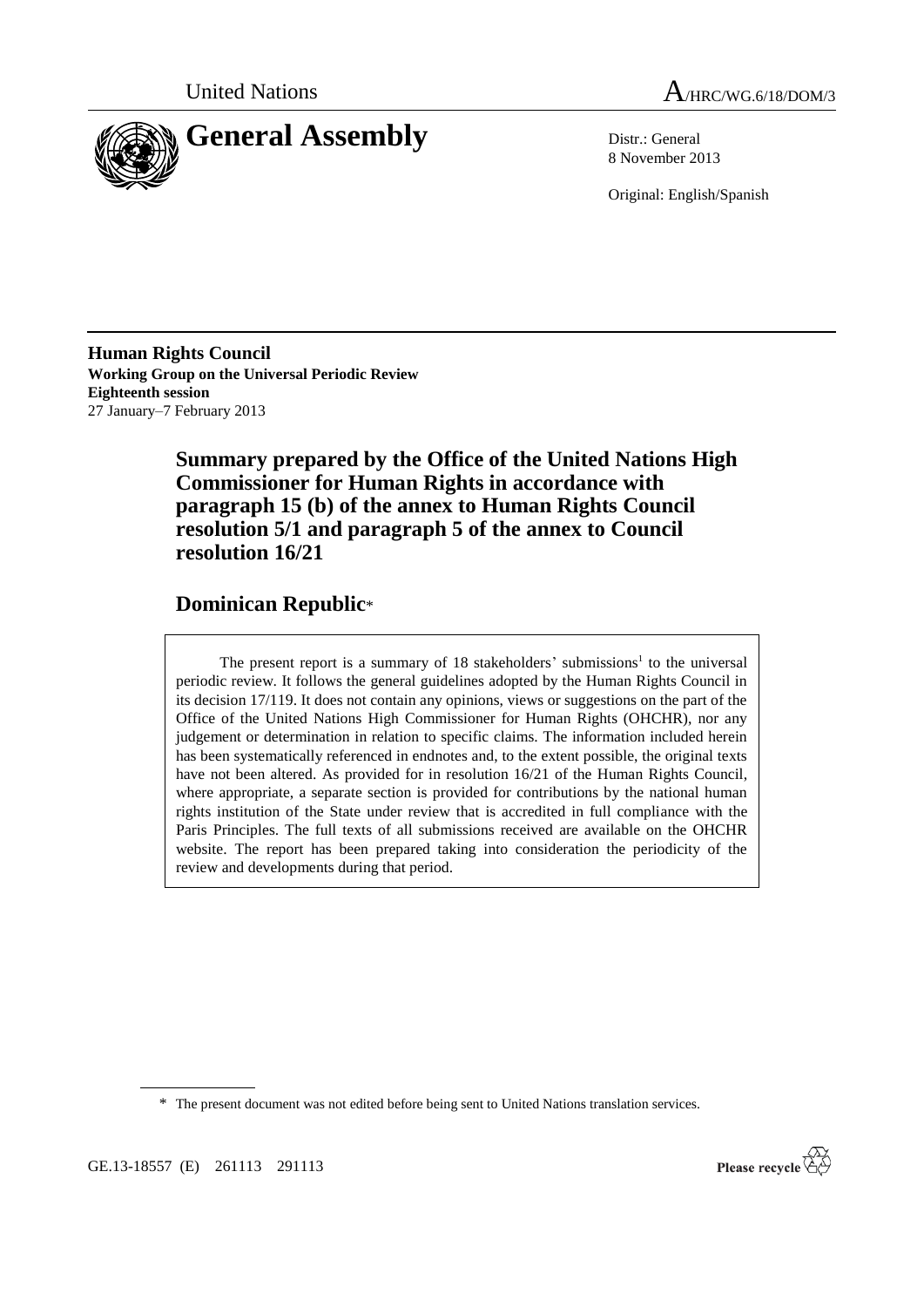# **Information provided by other stakeholders**

## **A. Background and framework**

## **1. Scope of international obligations**

1. AI pointed out that of the Conventions that the Dominican Republic agreed to sign and ratify during the last review, it has only ratified the Convention against Torture and Other Cruel, Inhuman or Degrading Treatment or Punishment in January 2012.<sup>2</sup> JS3-CDPM recommended accession to the International Convention on the Protection of the Rights of All Migrant Workers and Members of Their Families. 3 JS11-WCADP urged the Dominican Republic to ratify/accede to the Second Optional Protocol to the International Covenant on Civil and Political Rights.<sup>4</sup> JS6-CODHMU encouraged the State to ratify the International Labour Organization (ILO) Workers with Family Responsibilities Convention, 1981 (No. 156), the ILO Maternity Protection Convention, 2000 (No. 183) and the ILO Domestic Workers Convention, 2011 (No. 189). 5

## **2. Constitutional and legislative framework**

2. JS4-CDyT drew attention to the promulgation of a new Constitution on 26 January 2010, which redefined fundamental rights and included substantive principles and values.<sup>6</sup> JS4 also pointed out that, for the first time, it was recognized in the Constitution that the Dominican Republic was a social and democratic State governed by the rule of law, based on respect for fundamental rights, separation of powers and respect for human dignity, but that the Dominican people did not play an active role in formulating public policy.<sup>7</sup> JS4 stated that, in 2013, there continued to be delays in the process of bringing legislation in line with the new Constitution, including laws governing the mechanisms for direct participation, such as referendums and plebiscites, as well as laws for the protection of victims and witnesses, monitoring of the legality of the public administration, prescription and proceedings for crimes of corruption, accountability of the judiciary, proceedings for the termination of ownership and penitentiary law.<sup>8</sup>

3. JS2-CDSC recommended that the State should classify enforced disappearance and extrajudicial execution as crimes.<sup>9</sup> CEJIL recommended to fully implement the judgement in the case of Narciso González Medina and therefore to guarantee adequate investigations into forced disappearances, including by enacting reforms to domestic laws and institutions as necessary. 10

4. CEJIL stated that the government has implemented a series of legislative acts and constitutional changes that have intensified discrimination against Dominicans of Haitian descent. <sup>11</sup> OSJI recommended to review and amend the 2010 constitutional provisions regarding nationality as well as the 2004 General Law on Migration to ensure that they fully respect the principle of non-discrimination, and ensure access to citizenship irrespective of a person's ethnicity or their parents' national origin.<sup>12</sup>

5. JS5-CLGBTTI recommended the promulgation of, inter alia, an anti-discrimination law covering discrimination on the grounds of sexual orientation and gender identity and a law on gender identity as well as the adoption of legislative measures prohibiting discrimination on the grounds of sexual orientation, gender identity and gender expression.<sup>13</sup>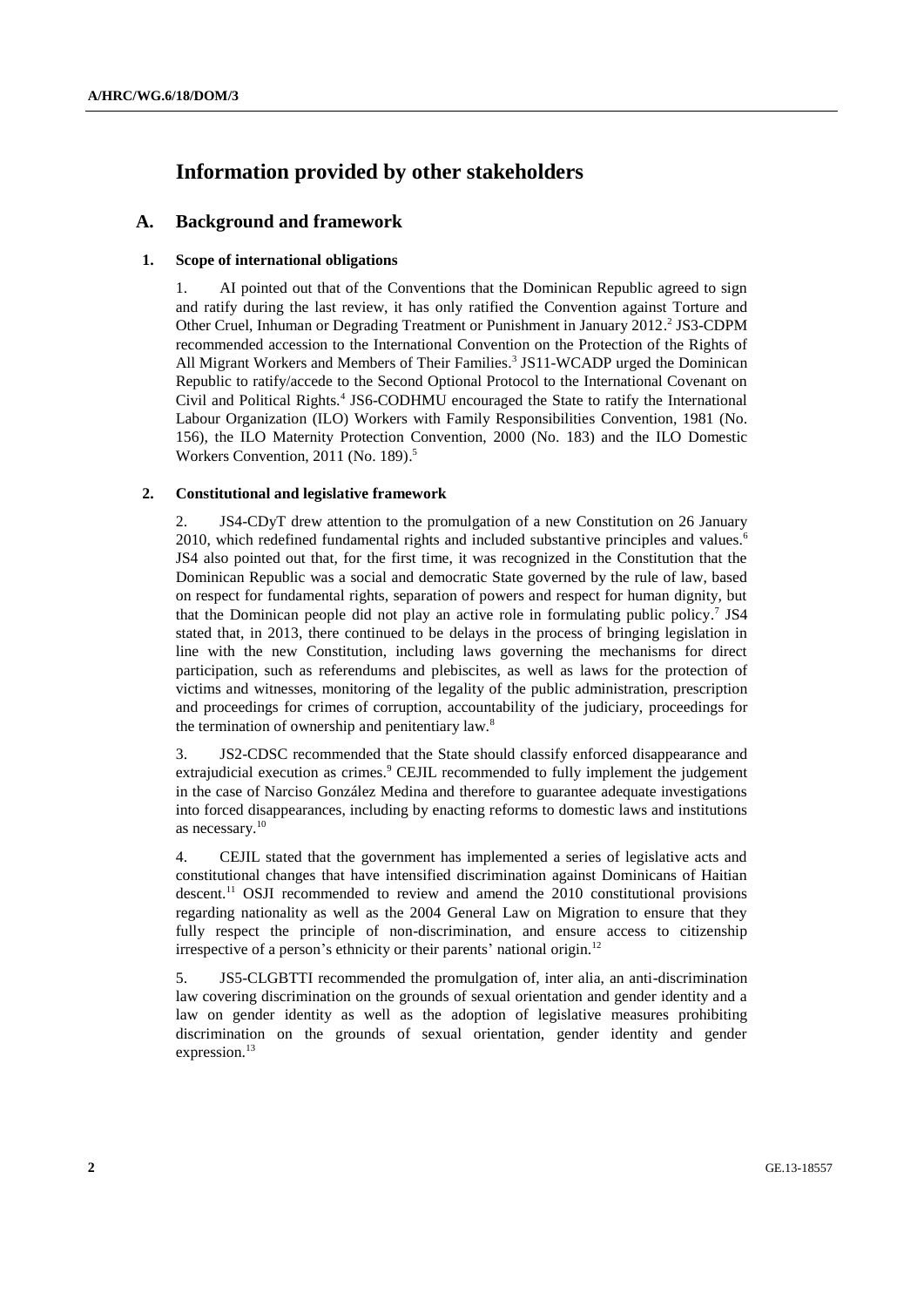#### **3. Institutional and human rights infrastructure and policy measures**

6. JS4 recommended strengthening the independence of the branches of government and the functional independence of the Public Prosecution Service, strengthening the system of political parties to ensure a system of checks and balances, improving systems for monitoring and controlling public funds and contributing to the empowerment of civil society for social control, accountability of civil servants and transparency in public administration. 14

7. JS2 noted that the Ombudsman had been appointed after a 12-year wait.<sup>15</sup> JS7 referred to the institutional fragility of the bodies responsible for safeguarding rights, the lack of autonomy, independence and impartiality of the Office of the Ombudsman and the need for transparency in that Office's selection procedures.<sup>16</sup> AI recommended to provide adequate resources to the Office of the Ombudsman and to strengthen it in line with the Paris Principles governing national human rights institutions.<sup>17</sup>

8. JS2 noted that the State had not drawn up or implemented a national human rights strategy in accordance with recommendation 87.4 of the previous universal periodic review<sup>18</sup> and recommended that it draw up and implement a national human rights plan in cooperation with civil society as well as a plan for the protection of human rights defenders at risk. 19

9. JS2 mentioned that the State had two institutions providing human rights education, one for the police and the other for the Ministry of the Armed Forces, and expressed concern as to their effectiveness. 20

10. JS7-COPI recommended that the State should set up the mechanism for intersectoral coordination, planning, supervision, monitoring, civil participation and civil enlistment for the protection of families and children and establish transparent processes for budgets related to children.

#### **B. Cooperation with human rights mechanisms**

## **Cooperation with special procedures**

11. JS2 noted that the Dominican Republic had not extended an open or standing invitation to the United Nations special procedures and had not agreed to a visit by the Special Rapporteur on extrajudicial, summary or arbitrary executions.<sup>21</sup>

## **C. Implementation of international human rights obligations, taking into account applicable international humanitarian law**

#### **1. Equality and non-discrimination**

12. JS1-CDERNA stated that the systematic denial of the right to nationality for children born in the Dominican Republic to foreign mothers in an irregular situation had created marginalization, social exclusion and extreme poverty<sup>22</sup> and noted that without those documents they could not register the birth of their children, continue with their secondary studies or enrol in university.<sup>23</sup> OSJI mentioned the effects on labour rights<sup>24</sup> and reported, inter alia, that Dominicans of Haitian descent cannot travel freely, cannot vote in local or national elections, or participate as candidates, affecting rights such as equality before the law, right of political participation and the right to recognition as a person before the law.<sup>25</sup> CEJIL highlighted implications for freedom of movement, and access to justice<sup>26</sup> and AI referred to the risk of arbitrary detention and mass expulsion without judicial review. 27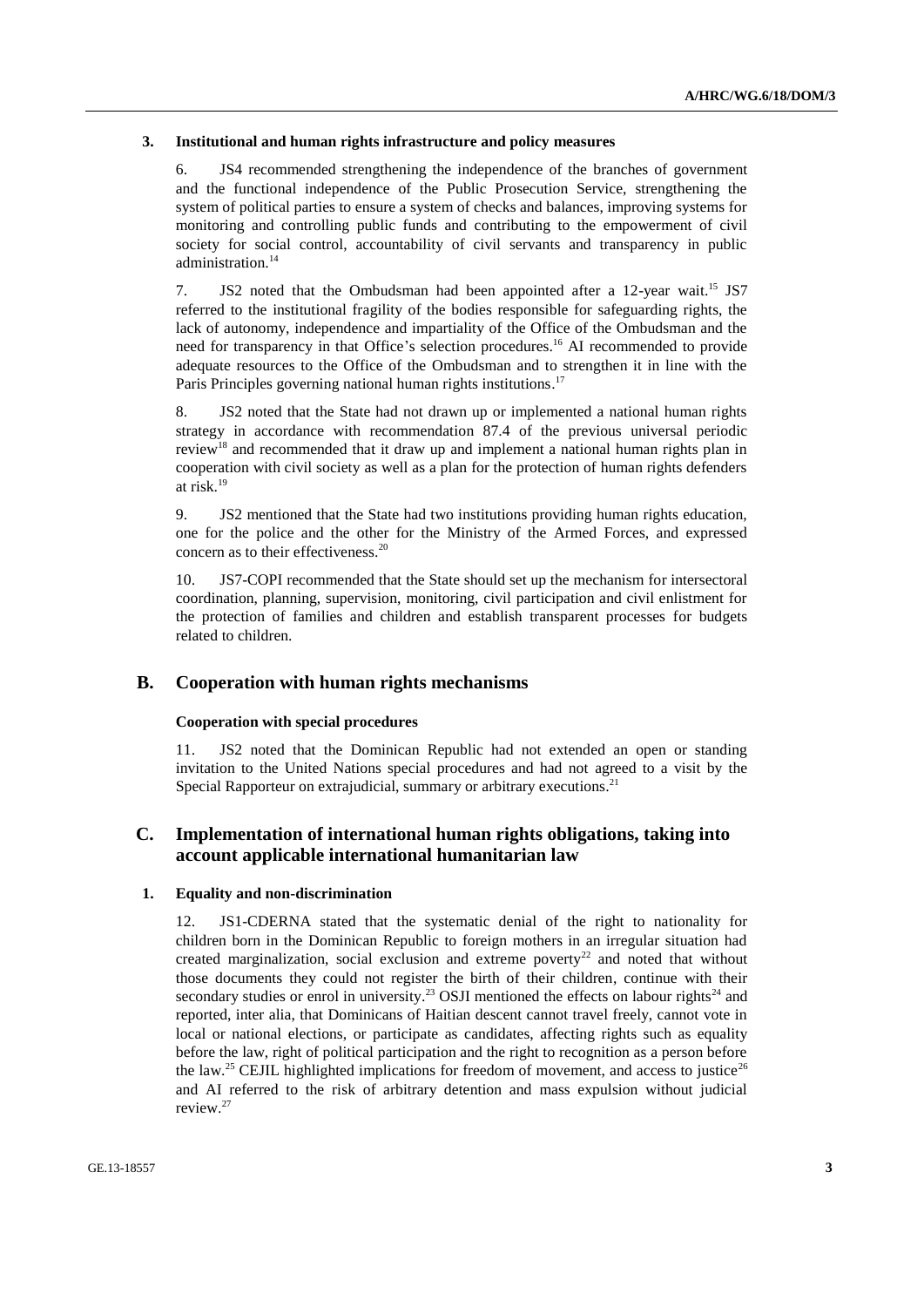13. JS3 said that raids, mass deportations and repatriation were conducted using discriminatory criteria and detentions were carried out on the basis of phenotypical criteria. 28

14. AI stated that on the basis of directives issued by the Central Electoral Board, thousands of Dominicans of Haitian descent have been denied access to identity documents, and that this has also led to arbitrary removal from civil registry of persons born and recognized as Dominicans.<sup>29</sup> OSJI affirmed that Dominicans of Haitian descent who have been denied formal recognition of their Dominican nationality (including many of those previously recognized and documented as Dominican nationals), are considered "illegal residents" and, as a result, their children have no constitutional right to Dominican nationality.<sup>30</sup> OSJI informed that in the Dominican Republic, children of foreign mothers are provided with birth certificates of a different colour and inferior status to those given to Dominican mothers. 31

15. With regard to the birth register (known as the "Immigration Registry"), JS1 reported that consideration was still being given to the establishment of a system for the registration and administration of foreign nationals although it was not clear whether the system was reliable, legal or secure.<sup>32</sup>

16. JS1 reported that, in 2011, the National Civil Registry Office had issued Circular 32- 11, enabling persons affected by Resolution 12-07 of the Central Electoral Board-JCE (which provided for the provisional suspension of civil status documents that showed signs of irregularities) $^{33}$  to obtain duplicates of their birth certificates for a period, but that the circular had not been implemented in all offices and there continued to be cases of refusal to issue documents.<sup>34</sup> OSJI stated that in a 2011 case concerning JCE's refusal to issue a certified copy of a birth certificate to a Dominican of Haitian descent, the Supreme Court upheld JCE's actions. 35

17. With regard to the civil register, JS1 recommended abolishing discriminatory administrative measures and policies and guaranteeing that all children could be registered without distinction.<sup>36</sup> AI recommended to avoid retroactive application of the General Law on Migration and of the Constitution, to ensure full compensation to the persons affected by the aforementioned directives and to recognize citizenship of those who had it at the time of their birth.<sup>37</sup> OSJI also referred to the right to an effective remedy<sup>38</sup> and recommended to implement transparent, non-discriminatory procedures with respect to birth registration and personal identification, and guarantee due process by including written notifications and records of investigations, written explanations for decisions given and opportunities for appeal. 39

18. JS8-IIMA-VIDES reported that there continued to be cases of discrimination against women<sup>40</sup> in all sectors and recommended conducting awareness-raising campaigns against machismo. 41

19. JS5 emphasized that the State had not established public policies or legislation against discrimination on the grounds of sexual orientation. <sup>42</sup> JS5 asserted that the constitutional prohibition on equal marriage legally excluded that sector of the population.<sup>43</sup>

20. With regard to gender equality, JS1 stated that progress included the constitutional recognition that Dominican women transmitted Dominican nationality to their children by *jus sanguinis*, the permission granted to women to acquire Dominican nationality by marriage and the automatization of the Dominican civil register, noting that it remained to be seen how it would be implemented.<sup>44</sup>

21. JS1 stated that, although constitutional and legislative progress had been made in the 2009–2013 period, <sup>45</sup> discriminatory measures and practices persisted towards children of Haitian immigrants born in Dominican territory,<sup>46</sup> who were denied the right to nationality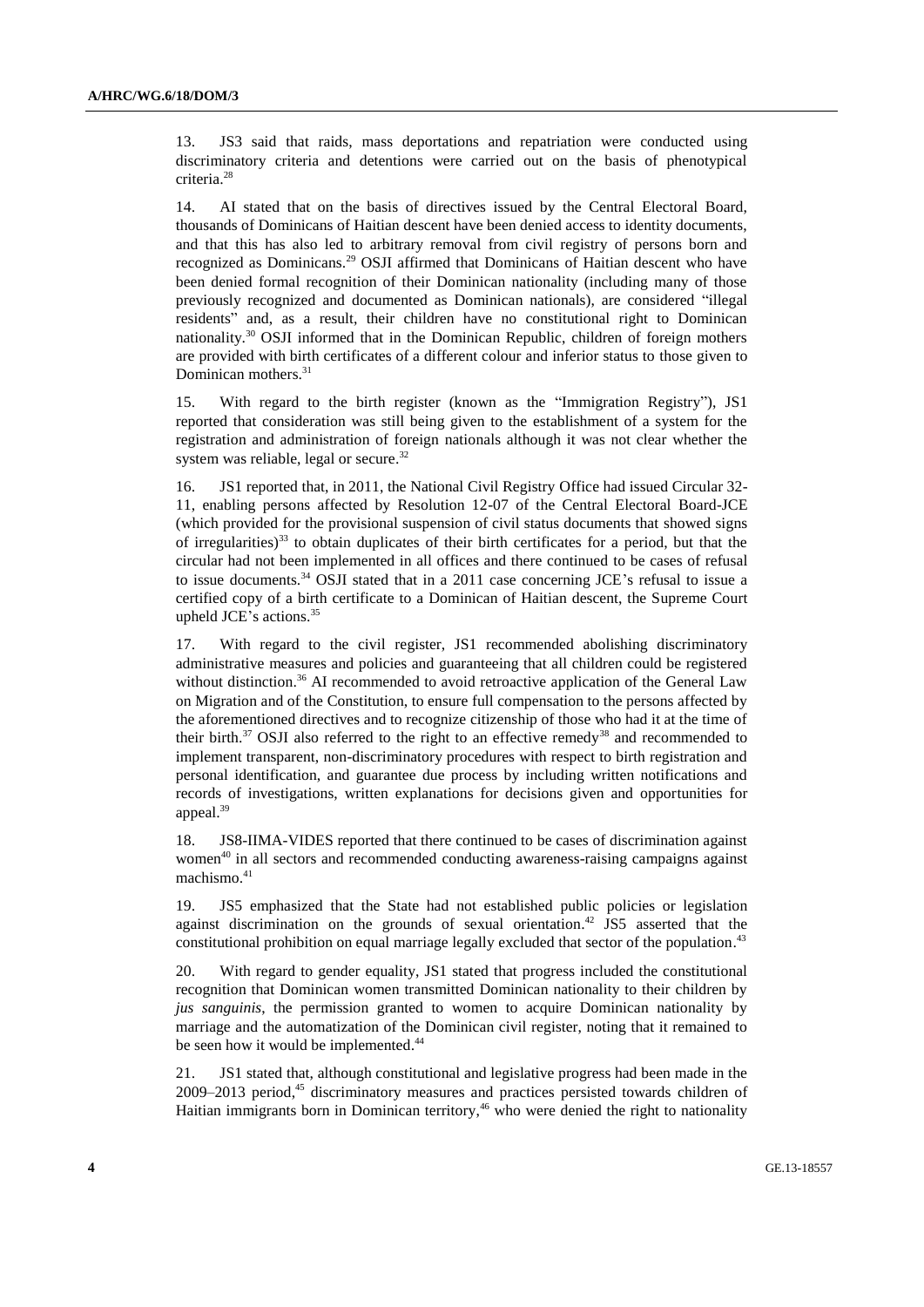and faced deficiencies in the civil register, the implementation of the birth register ("Immigration Registry"), $47$  administrative denationalization $48$  and discriminatory policies by the Dominican State.<sup>49</sup>

#### **2. Right to life, liberty and security of person**

22. JS2 stated that homicides committed by the police accounted for 12 per cent of violent deaths annually, according to the Office of the Prosecutor General. <sup>50</sup> AI affirmed that according to the Office of the Prosecutor General, 2,663 persons were killed by the police between 2005 and  $2012<sup>51</sup>$  and that interviews carried out by AI, as well as newspapers and NGO reports, suggest that in many cases police officers fail to comply with international standards and domestic law and use force that is disproportionate to the threat they face.<sup>52</sup> JS2 also referred to enforced disappearances and abuses committed by law enforcement officials as well as arbitrary detention and torture of detainees, both of which were used against human rights defenders and journalists.<sup>53</sup> JS2 mentioned a number of State initiatives<sup>54</sup> and noted that there was a lack of statistics on those abuses as well as a lack of effective investigations. 55

23. JS6 emphasized that, according to the Office of the Prosecutor General, 1,580 women had been the victims of femicide between January 2005 and December 2012.<sup>56</sup> JS8 stated that, despite a law protecting women against violence, a large number of women were the victims of violence, and recommended increasing funding for protection programmes and for the establishment and operation of shelters and support centres for victims. <sup>57</sup> JS6 recommended increasing funding, decentralized and distributed fairly at the national level, for preventing and dealing with violence against women and girls, setting up more shelters, paying greater attention to the phenomenon of violence against women and girls in the National College of Magistrates and the College of the Public Prosecutor's Office, and defining public policies for prevention, including egalitarian education in the public and private spheres.<sup>58</sup> AI recommended to implement the Strategic Plan for the Prevention, Detection, Support and Punishment of Violence against Women and Domestic Violence, 2011–2016, adopted in April 2011. 59

24. JS8 noted that progress had been made in combating sexual exploitation and trafficking in persons, but observed that such offences persisted and recommended, inter alia, adopting the necessary measures to fight against impunity of those responsible for sexual exploitation, trafficking in minors and child pornography.<sup>60</sup> JS7 recommended implementing the mechanisms for intersectoral coordination, planning, supervision, monitoring, civil participation and civil enlistment established in Act 136-03 for the protection of children.<sup>61</sup> JS7 also recommended, inter alia, the full implementation of, and allocation of resources to, the local committees for the protection and restoration of rights and training and awareness-raising for public servants who dealt directly or indirectly with children.<sup>62</sup> With regard to trafficking in migrants, JS3 noted that it was necessary to adopt public policies to eradicate the practice and bring those responsible to justice, to ensure proper classification of the practice as an offence<sup>63</sup> and to adopt public policies to provide shelters for migrant women. 64

25. JS6 emphasized the existence of high rates of sexual harassment and recommended amending the Criminal Code to encompass a broader definition, approaching the act from the standpoint of obstructing the exercise of functions, regardless of hierarchical relationships. 65

26. JS5 stated that members of the national police and military forces committed illegal arrests, extortion and even sexual violence against the lesbian, gay, bisexual, transsexual, transgender and intersex community (LGBTTI). <sup>66</sup> JS5 recommended that the State should devise a campaign for the prevention of violence against the LGBTTI community and develop effective penalties. 67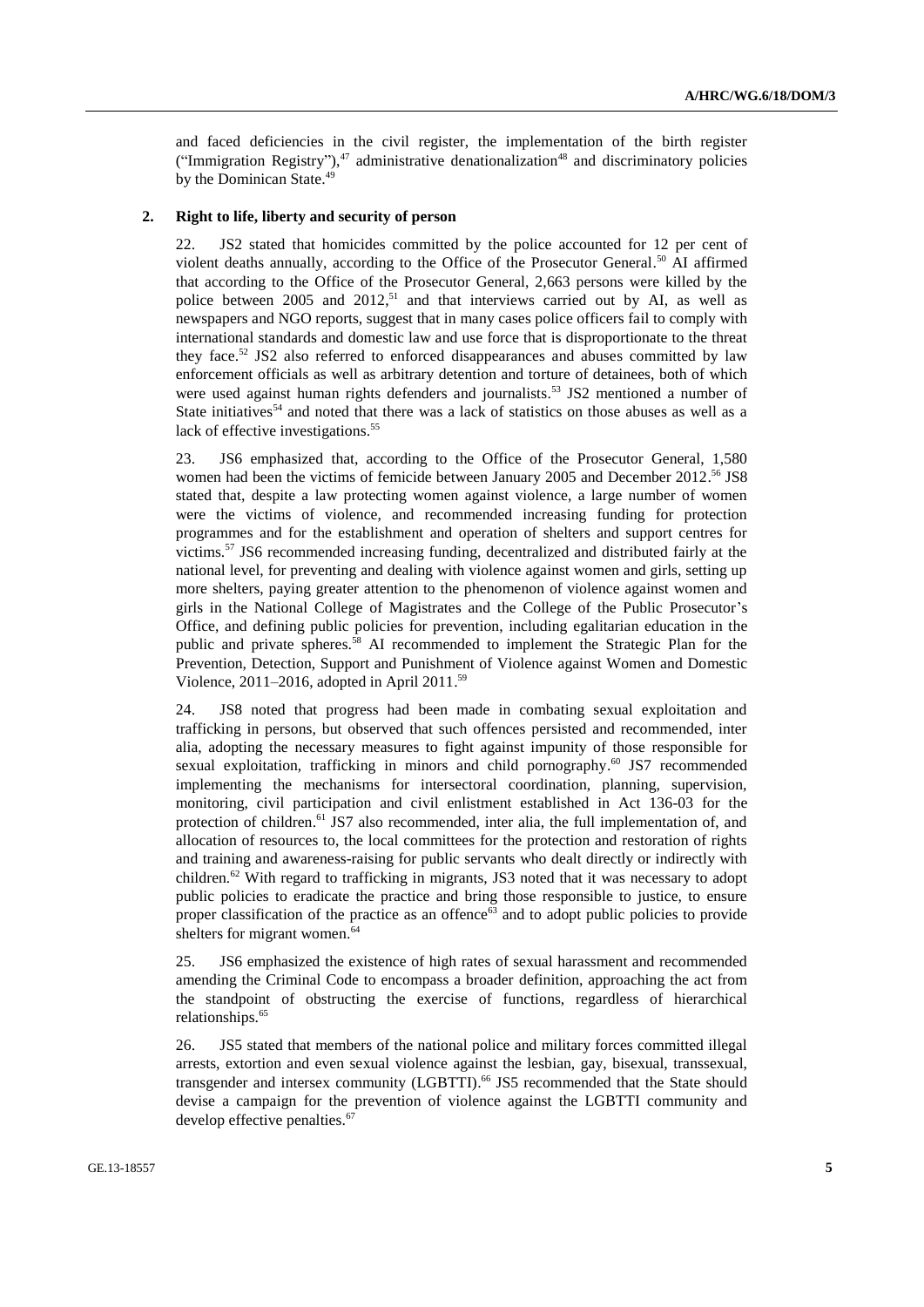27. JS7 pointed out that, despite the fact that Act 136-03 criminalized violence against children and adolescents, a worrying number of children were victims of violence, including corporal punishment, although no relevant data were available.<sup>68</sup> GIEACPC stated that, despite the Government's commitment to prohibit it in all settings (UPR-2009),<sup>69</sup> there has been no change in the legality of corporal punishment, and children are legally protected at times, while the new Constitution does not explicitly prohibit all corporal punishment and there is no provision for judicial corporal punishment in criminal law.<sup>70</sup> JS8 welcomed the establishment in all provinces of tribunals for the defence of minors and programmes for abandoned children $7<sup>1</sup>$  and recommended reviewing the legal framework, promoting programmes to assist vulnerable children and conducting awarenessraising campaigns.<sup>72</sup>

28. With regard to the prison system, JS2 drew attention to the high rate of overcrowding of 600 per cent, a lack of hygiene and conditions for persons with disabilities.<sup>73</sup>

29. JS2 expressed concern at the increase in the number of civilians owning and carrying small arms and light weapons<sup>74</sup> and the fact that public policies for the prevention of violence were virtually non-existent.<sup>75</sup>

#### **3. Administration of justice, including impunity, and the rule of law**

30. JS2 indicated that the State had not adopted additional measures to tackle impunity, including independent investigations of killings by security forces, as mentioned in recommendation 89.3; although some law enforcement agents had been prosecuted and convicted, that had not happened in the majority of cases, and in addition only low-ranking staff had been prosecuted, with many cases going unpunished if more senior officers were involved in the crime.<sup>76</sup> JS2 referred to the low level of public confidence in the judiciary.<sup>77</sup> JS2 recommended collecting statistics on complaints, cases processed in the justice system and convictions by the Office of the Prosecutor General and the judiciary, in respect of arbitrary detentions, enforced disappearances, extrajudicial killings and torture by law enforcement agents, disaggregated by sex, sexual orientation, place of the events, ethnicity, age, place of origin, nationality and skin colour of the victim.<sup>78</sup>

31. AI highlighted that although the Dominican Republic supported recommendations to establish an independent oversight body to investigate complaints of police abuse and human rights violations, no action has been undertaken to implement these.<sup>79</sup> JS2 recommended including victims and witnesses of such violations in the protection programme, establishing a reparations programme and developing statistics on cases of human rights violations by State agents.<sup>80</sup> JS2 recommended effective police reforms based on human rights, quality professional training, suitable working conditions, professional development and control mechanisms.<sup>81</sup>

32. AI noted that current legal provisions only ensure compensation and restitution to victims of human rights violations and their families, thereby falling short of international standards, which include restitution, compensation, rehabilitation, satisfaction and guarantees of non-repetition. AI highlighted that the Institutional Law on the National Police recognizes only the personal — not institutional — responsibility of members of the police for unlawful actions carried out while on duty and that the new draft Criminal Code presented in June 2013 expressly absolves the Dominican State of any criminal responsibility.<sup>82</sup>

33. CEJIL recommended to comply fully with two judgements of the Inter-American Court on Human Rights (IACtHR) regarding the Government's continued discrimination against Dominicans of Haitian descent and their right to nationality, including guaranteeing non-discriminatory birth registration.<sup>83</sup> AI stated that the new constitutional nationality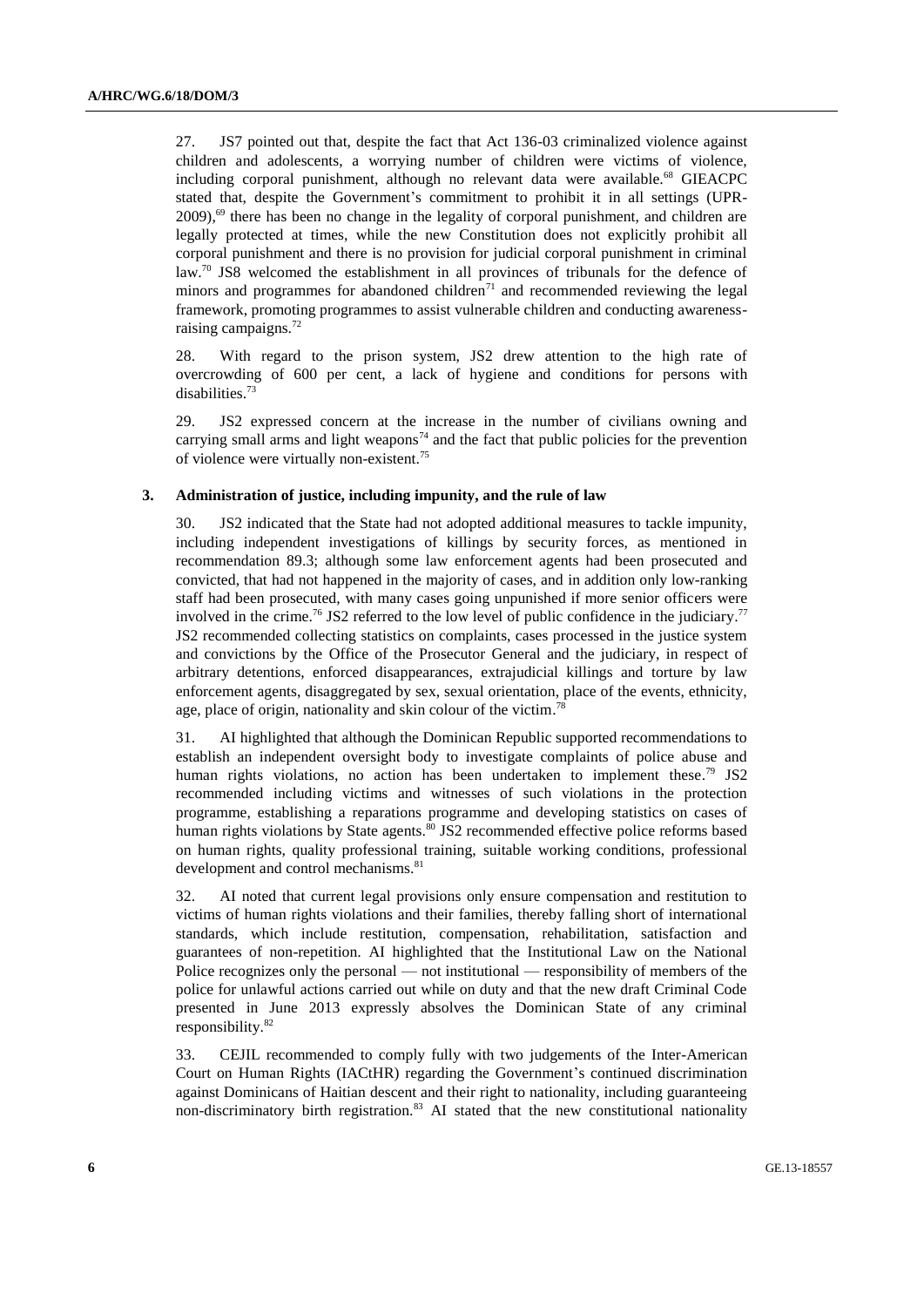provision directly contradicts the 2005 ruling of the IACtHR in *Dilcia Yean and Violeta Bosico v. Dominican Republic* according to which the migratory status of a parent should have no bearing on a child's right to nationality.<sup>84</sup> The Inter-American Commission on Human Rights (IACHR) stated that the Benito Tide Mendez et al. case was sent to the Inter-American Court of Human Rights in June 2012 because it considered the State had not complied with the IACHR's recommendations, inter alia, to review domestic legislation on inscription and granting of nationality to persons of Haitian descent born in Dominican territory and repeal those provisions that directly or indirectly have a discriminatory impact based on race or national origin.<sup>85</sup>

34. JS4 drew attention to progress made in the adoption of a constitutional normative and legal framework to increase transparency in the management of public funds, although the same could not be said for compliance and implementation, where there were low levels of institutionality, a lack of transparency and a high level of perceived corruption and impunity. <sup>86</sup> JS4 observed that the prosecution, investigation, trial and conviction of public servants had not been possible $87$  and that the bodies responsible for prosecution to combat corruption were not functionally independent.<sup>88</sup>

35. JS7 noted that the judicial system was not adequately structured to deal rapidly and effectively with the large number of complaints of violence against women.<sup>89</sup>

36. JS5 drew attention to barriers to access to justice for the LGBTTI community.<sup>90</sup>

## **4. Right to marriage and family life**

37. JS1 noted that as Dominicans of Haitian descent were denied their identity documents, they were not in a position to register their children and were also prevented from marrying.<sup>91</sup> JS5 mentioned that the constitutional prohibition of egalitarian marriage legally excluded and discriminated against that sector of the population, and highlighted the lack of legislation on the recognition of children of same-sex couples.<sup>92</sup>

## **5. Freedom of religion or belief, expression, association and peaceful assembly, and right to participate in public and political life**

38. JS5-CLGBTTI reported that there were cases in which permission for a gay pride parade had been refused, and the police had denied the LGBTTI community its right of assembly. 93

39. JS2 highlighted that, in 2012, there had been 25 complaints and cases brought to justice for physical and verbal aggression against members of the press by officials, law enforcement agents and civilians.<sup>94</sup>

40. JS4 stated that the establishment of the Supreme Electoral Tribunal following the constitutional reform of 2010 was considered a major step forward.<sup>95</sup> JS4 recommended implementing effective governance, monitoring and accountability mechanisms in order to reduce exclusion errors and prevent cronyism and abuse of power.<sup>96</sup>

41. JS4 noted that presidential elections had been held in 2012 even though the Electoral Act had not been amended on the basis of the 2010 Constitution and legislation on political parties and regulations on the financing, propaganda and scope of election campaigns had not been approved. <sup>97</sup> JS4 drew attention to inequalities for emerging options given that majority parties had much greater funding, which impeded equal access to political participation. 98

#### **6. Right to work and to just and favourable conditions of work**

42. JS6 reported the persistent prevalence of high female unemployment and recommended developing public employment policies to promote female employment,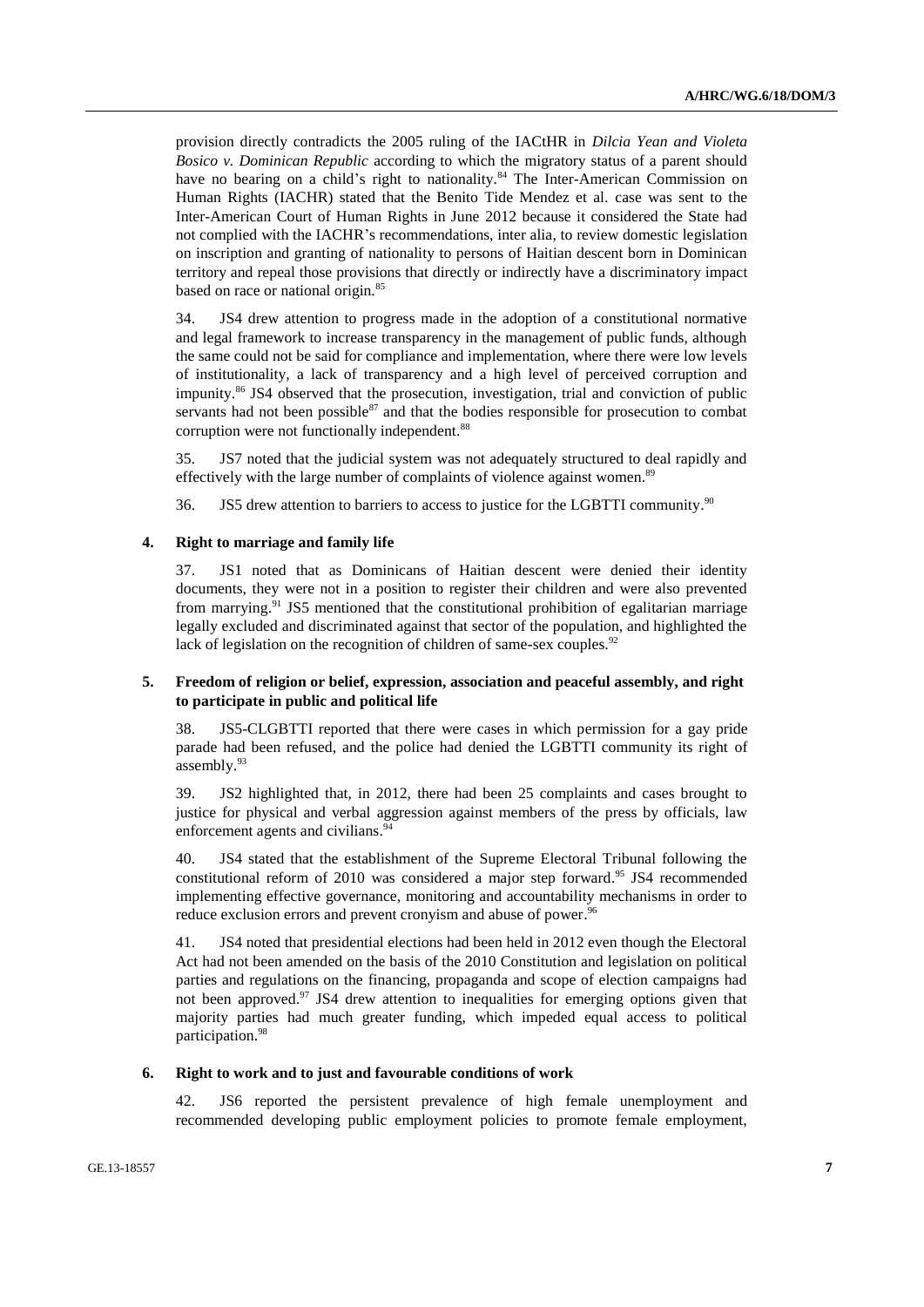defining indicators of wage and employment inequalities between men and women,<sup>99</sup> promoting shared responsibility for domestic work and childcare, and introducing a system of quotas in the private sector. $100$ 

43. JS6 recommended guaranteeing labour rights for migrant workers in rural and domestic employment regardless of their migration status, guaranteeing social security for all women who worked in the informal sector as well as housewives and appropriately regulating the working hours of domestic workers.<sup>101</sup>

44. JS3 referred to the fact that racial prejudice carried a lot of weight in the employment sector, where physical profile was considered among the attributes needed for working life,<sup>102</sup> and that there had been violations of the right to dignity and discriminatory practices against domestic workers. 103

45. JS5 noted that the LGBTTI community was discriminated against in the labour sector, where practices such as harassment, humiliation, pressure to marry in order to be promoted and dismissal from work were common,<sup>104</sup> and there were no public policies or legislation against homophobia. 105

## **7. Right to social security and to an adequate standard of living**

46. JS4 stated that government policies had exacerbated poverty and that conditional money transfer programmes would have a beneficial effect if they were used transparently and for the purposes for which they had been created.<sup>106</sup> JS4 recommended that the effectiveness of those programmes should be strengthened in order to eradicate the high levels of poverty among the most vulnerable sectors. 107

47. AI expressed serious concern over the high number of forced evictions, as well as the manner in which these are carried out, and mentioned that in order to make land available for the construction of infrastructure, tourist estates and industrial complexes, evictions are executed without due process or consultation with the affected communities, and excessive use of force by the police is common. <sup>108</sup> AI recommended adopting measures to promote security of tenure and promote equal access to housing resources, as well as to ensure that evictions are carried out in conformity with international human rights standards. 109

#### **8. Right to health**

48. JS10-Profamilia e Iniciativa por los Derechos Sexuales noted that the maternal mortality rate in the Dominican Republic was disproportionately high.<sup>110</sup> JS10 observed that, although according to medical audits 80 per cent of deaths could be avoided if problems concerning the quality of medical and hospital care were resolved, the country was far from achieving the Millennium Development Goals target of reducing the maternal mortality rate by 75 per cent by 2015.<sup>111</sup>

49. JS8 noted with concern that the number of adolescent mothers was very high $112$  and recommended that health services should be guaranteed for adolescents, particularly reproductive health and sex education programmes.<sup>113</sup> JS10 recommended making properly equipped services available, providing ongoing and updated training for health workers and correctly implementing care standards and protocols, with monitoring instruments to ensure compliance<sup>114</sup> as part of a strategic plan for the reduction of maternal and infant mortality.<sup>115</sup>

50. JS10 stated that the absolute prohibition of abortion under criminal law obstructed or hindered medical care for women who went to health-care facilities with incomplete or complicated abortions<sup>116</sup> and was an obstacle to evaluating the incidence and impact on women's health,<sup>117</sup> although it was the third leading cause of maternal mortality.<sup>118</sup> JS6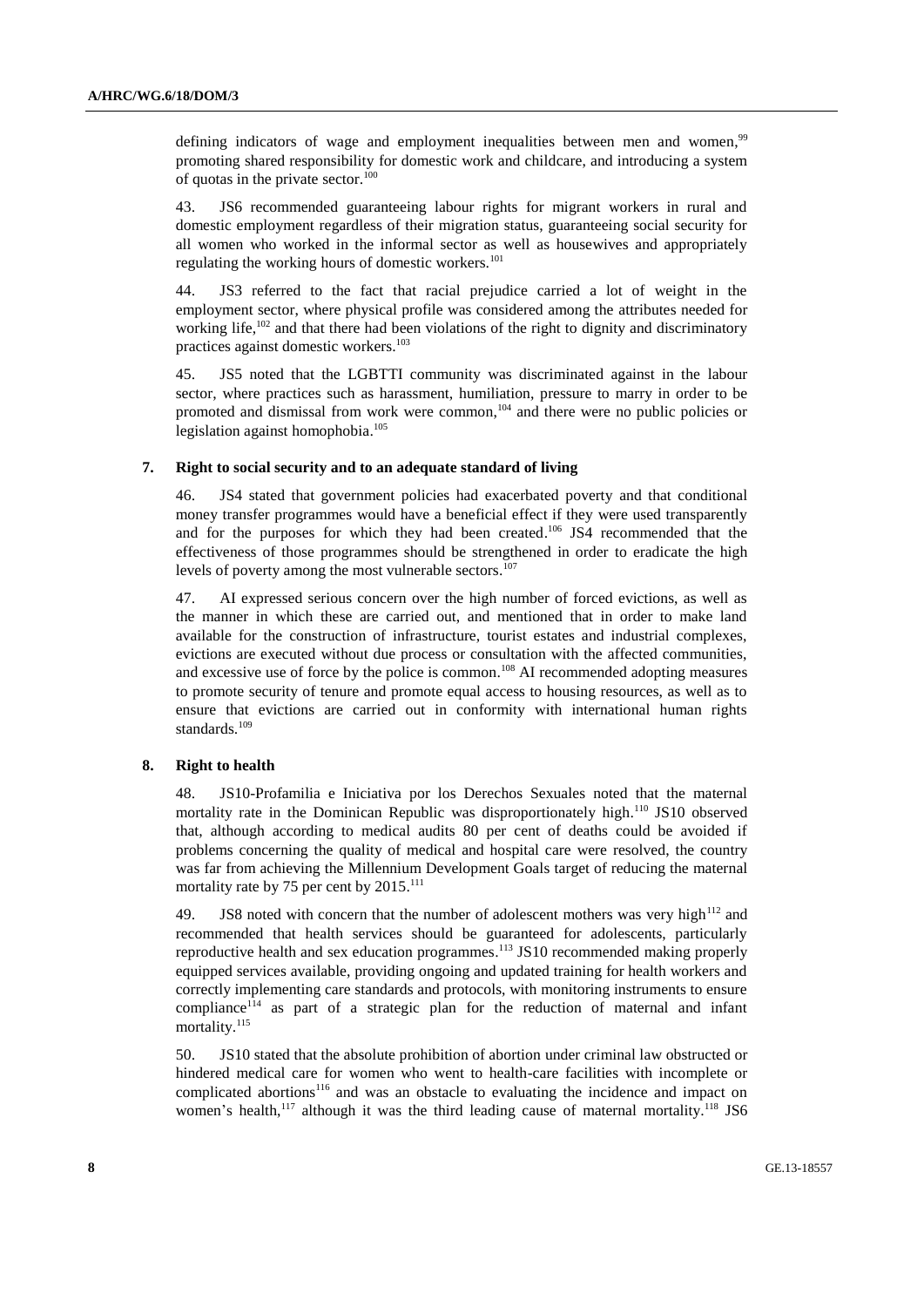asserted that the State continued to deny women the right to make decisions about their reproductive health, even if the pregnancy endangered the woman's life, and recommended decriminalizing abortion in specific cases such as rape, incest and danger to the mother's life, as well as monitoring the application of medical procedures before and after birth and creating a special maternity insurance for women with limited resources.<sup>119</sup> AI recommended to reform the Penal Code and to dedicate adequate resources for the full implementation of the National Strategic Plan for the Reduction of Maternal Mortality.<sup>120</sup>

51. JS5 recommended that public policies should be drawn up to address the needs of LGBTTI in the area of sexual and reproductive health as well as transgender men living in the country, and to provide user-friendly health services for the LGBTTI community as a whole.<sup>121</sup>

#### **9. Right to education**

52. JS8 recommended that the State party should continue to strengthen education policy to guarantee education for all children, to ensure access to secondary school for all children, and knowledge of children's rights and the full implementation of the 2004 Children's Code.<sup>122</sup> OSJI mentioned the effects on labour rights, $123$  and access to education by Dominican children of Haitian descent without birth certificates or identity documents who are unable to attend school or obtain secondary education.<sup>124</sup>

53. JS5 recommended that public education should be secular and that a request should be made for the Ministry of Education's Affective Sex Education Programme to include in the State educational curriculum issues related to sexual diversity.<sup>125</sup>

54. JS6 drew attention to progress made in the integration of women into education at all levels, although the education system reproduced prejudices, and recommended including sex education and implementing programmes on non-sexist education at all levels of the public and private school system, with a gender and human rights-based focus promoting the eradication of sexism in the Dominican education system and the promotion of concepts, values and principles that countered gender stereotypes.<sup>126</sup> JS6 reported that the adolescent pregnancy rate was high, and that although Act 163-03 provided for the right to health information, including sexual and reproductive health and programmes on preventive health in that regard, the General Education Act did not contain any provisions in that regard for the education system.<sup>127</sup>

#### **10. Persons with disabilities**

55. JS9-OPcD highlighted the situation of social and economic exclusion and discrimination faced by persons with disabilities and the fact that violations against them were ignored,<sup>128</sup> their exclusion from the education system, health system and labour market,<sup>129</sup> their lack of access to justice<sup>130</sup> and the absence of statistical indicators and data,<sup>131</sup> with a State approach that had been geared towards limited social assistance or private charity, and not set in the context of promoting the rights of the person, which tended to exacerbate injustice and inequalities. 132

56. JS9-OPcD pointed out that the Organic Act on Equal Rights of Persons with Disabilities was an instrument that responded to demands for greater inclusion and respect for the rights of persons with disabilities, although targeted action was needed to implement it, such as regulation and due compliance, which should be accompanied by penalties for violations. <sup>133</sup> JS9 also recommended conducting a rigorous study of the situation of persons with disabilities, drawing up a plan of action, and establishing an independent national institution for the implementation of the Convention on the Rights of Persons with Disabilities and a national accessibility plan. 134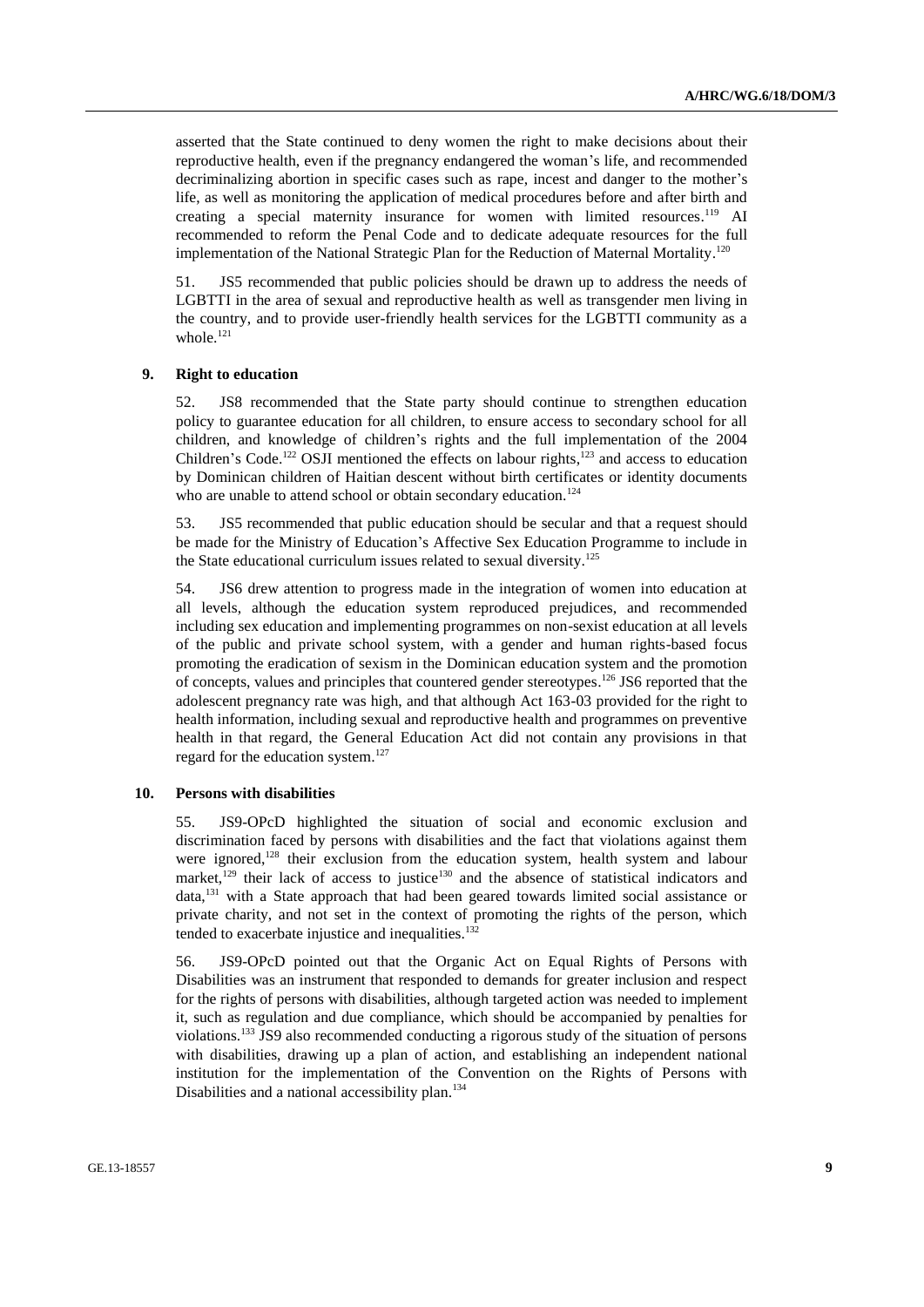#### **11. Migrants, refugees and asylum seekers**

57. JS3 stated that, in relation to migrants, there had been reports of acts of violence, intimidation, arbitrary detention, house raids, collective repatriation, separation of families, obstruction of access to justice, prohibition of the recovery of assets, salaries or personal effects, labour exploitation and trafficking of persons and minors, all in the context of discrimination by State agents and sectors of the Dominican population.<sup>135</sup>

58. JS3 referred to systematic and widespread collective deportations, without due process from the time of detention and deprivation of liberty up until expulsion from Dominican territory, with no official data or registration or migration control of the entry and exit of migrants to and from the country at the Dominican-Haitian border.<sup>136</sup> AI mentioned that these mass expulsions continue, despite an appeal in February 2010 (renewed in June 2011) from both the UN High Commissioner for Refugees and the Office of the High Commissioner for Human Rights to suspend all involuntary returns to Haiti on humanitarian grounds, following the earthquake in Haiti in January 2010.<sup>137</sup> JS3 recommended, inter alia, that specialized migration institutions should be established, guaranteeing due process, including a public prosecutor and public defender specialized in migration issues, a specialized tribunal, specialized detention centres and an official deportation register. 138

59. With regard to the employment situation of migrant workers, JS3 noted that Haitian migrant workers' lack of papers meant that they could not access social security and they faced difficulties, delays and discriminatory practices in relation to obtaining residence permits for employment purposes or work permits<sup>139</sup> as well as employment exploitation and forced labour, a lack of formal written labour agreements, very low wages, unjustified dismissal, discrimination on the grounds of ethnic or national origin, non-compliance with safety and hygiene standards and sexual harassment.<sup>140</sup> JS3 noted in particular that migration legislation provided that, in the event of "catastrophic illness", residence would be denied and that the General Directorate of Migration would not renew residence permits for persons with HIV.<sup>141</sup>

60. JS3 reported that a proposed regularization plan had been put forward by the General Directorate of Migration without the participation of civil society, and requested that the plan should be adopted in agreement with civil society.<sup>142</sup>

61. JS3 noted that, six years after the promulgation of Migration Act No. 285-04, implementing regulations had been issued in the form of Decree 631-11, which linked the enjoyment and exercise of civil rights by foreigners to their legal status in the country, provided that "resident" foreigners would have the same rights as Dominican nationals, and made the labour rights of foreigners conditional on their being regularized.<sup>143</sup> JS3 observed that those regulations did not recognize the rights acquired by migrants who had entered the country prior to the adoption of the Migration Act and the regulations, since legal or illegal migration were confused with transit. 144

62. JS3 recommended, inter alia, effective prevention plans and international cooperation as well as a migration regularization plan for migrant workers and their families, formulated in consultation with civil society. 145

#### *Notes*

 $1$  The stakeholders listed below have contributed information for this summary; the full texts of all original submissions are available at: [www.ohchr.org.](http://www.ohchr.org/)

*Civil society*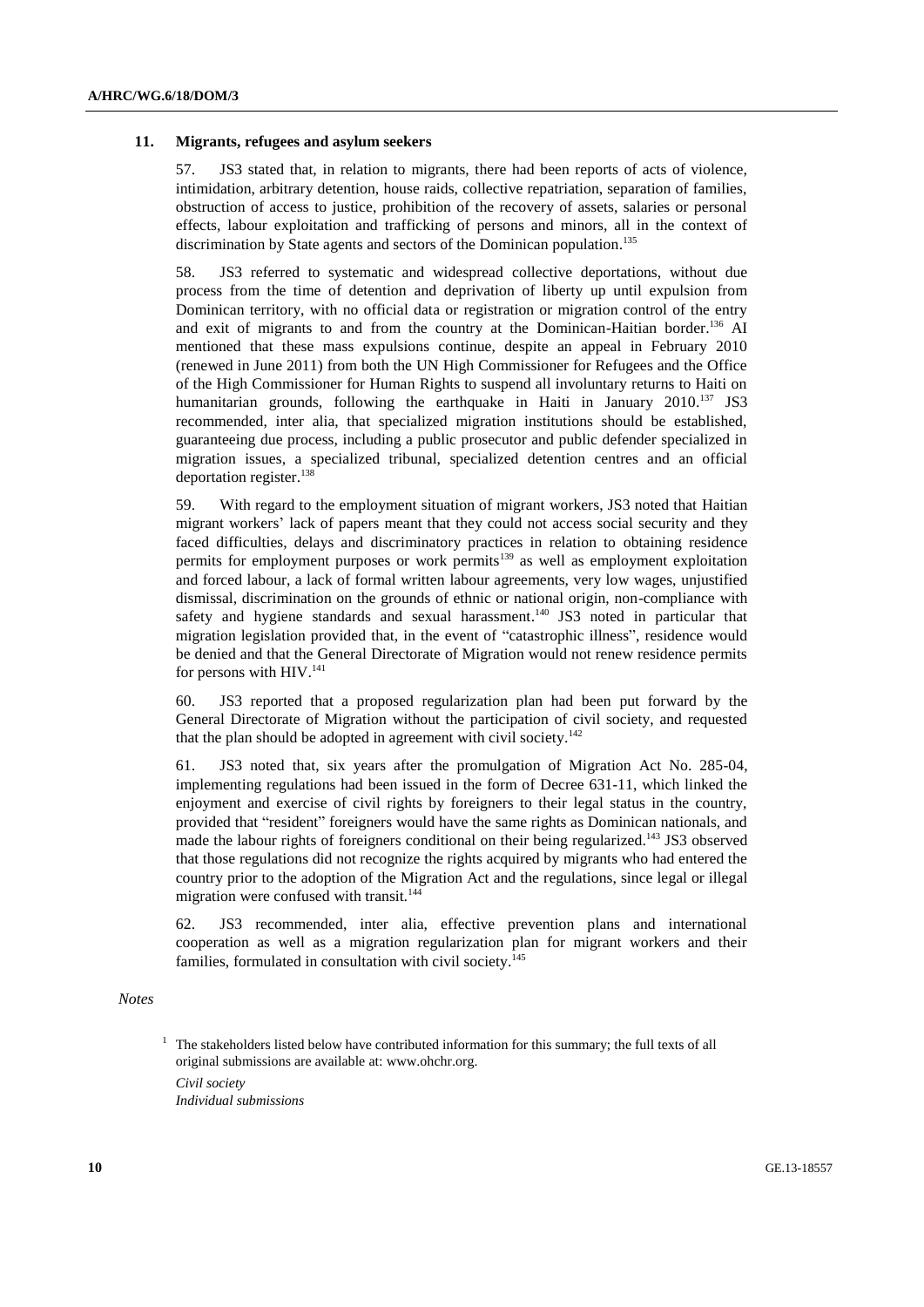| AI<br><b>GIEACPC</b>             | Amnesty International, London (UK)<br>Global Initiative to End All Corporal Punishment of Children (London, United                                                                                                                                                                                                                                                                                                                                                                                                                                                                                                                                                                                                                                                                                                    |
|----------------------------------|-----------------------------------------------------------------------------------------------------------------------------------------------------------------------------------------------------------------------------------------------------------------------------------------------------------------------------------------------------------------------------------------------------------------------------------------------------------------------------------------------------------------------------------------------------------------------------------------------------------------------------------------------------------------------------------------------------------------------------------------------------------------------------------------------------------------------|
| <b>OSJI</b><br>Joint submissions | Kingdom)<br>Open Society Justice Initiative (New York, New York 10019, United States)                                                                                                                                                                                                                                                                                                                                                                                                                                                                                                                                                                                                                                                                                                                                 |
| JS <sub>1</sub>                  | Joint submission submitted by: Coalición Dominicana para el Derecho a la<br>Nacionalidad: Movimiento de Mujeres Dominico Haitianas (MUDHA), Santo<br>Domingo (República Dominicana); Fundación Étnica Integral (FEI), Santo Domingo<br>(República Dominicana); Comisión Nacional de los Derechos Humanos (CNDH),<br>Santo Domingo (República Dominicana); Movimiento Socio Cultural para los<br>Trabajadores Histianos (MOSCTHA), Santo Domingo (República Dominicana);<br>Centro Filosófico Pedro Francisco Bono Santo Domingo (República Dominicana);<br>Centro Cultural Dominico Haitiano (CCDH), Santo Domingo (República<br>Dominicana); Alas de Igualdad, Santo Domingo (República Dominicana); Asociación                                                                                                      |
|                                  | Pro Desarrollo de la Mujer (APRODEMA), Santo Domingo (República Dominicana);<br>Comisión de Trabajo Ecuménico Dominicano (COTEDO), Santo Domingo (República<br>Dominicana); Afro Alianza Dominicana, Santo Domingo (República Dominicana); and<br>Minority Rights Groups International (MRG), London, United Kingdom                                                                                                                                                                                                                                                                                                                                                                                                                                                                                                  |
| JS <sub>2</sub>                  | Joint submission submitted by: Coalicion Dominicana por la Seguridad Ciudadana:<br>Fundación Comunidad Esperanza y Justicia (FUNCEJI), Santo Domingo (República<br>Dominicana); Instituto Caribeno para el Estado de Derecho (ICED), Santo Domingo<br>(República Dominicana); and Comisión Nacional de los Derechos Humanos (CNDH),<br>Santo Domingo (República Dominicana)                                                                                                                                                                                                                                                                                                                                                                                                                                           |
| JS3                              | Joint submission by Coalición por los Derechos de las Personas Migrantes(CDPM):<br>Movimiento Socio Cultural para los Trabajadores Haitianos (MOSCTHA), Santo<br>Domingo (República Dominicana); Centro Filosófico Pedro Francisco Bono, Santo<br>Domingo (República Dominicana); and Fundación Etnica Integral (FEI), Santo<br>Domingo (República Dominicana)                                                                                                                                                                                                                                                                                                                                                                                                                                                        |
| JS4                              | Joint submission by CDyT: Participación Ciudadana (PC), Santo Domingo (República<br>Dominicana), Fundación Comunidad Esperanza y Justicia (FUNCEJI) Santo Domingo<br>(República Dominicana); and Ciudadanxs Contra la Corrupción (C3), Santo Domingo<br>(República Dominicana)                                                                                                                                                                                                                                                                                                                                                                                                                                                                                                                                        |
| JS5                              | Joint submission by Coalición LGBTTI de la República Dominicana: Diversidad<br>Dominicana (DIVERDOM), Santo Domingo (República Dominicana); Amigos<br>Siempre Amigos (ASA), Santo Domingo (República Dominicana); Coordinadora<br>Lésbica, Santo Domingo (República Dominicana); Rede de Voluntarios de Amigos<br>Siempre Amigos (REVASA), Santo Domingo (República Dominicana); Trans Siempre<br>Amigas (TRANSSA), Santo Domingo (República Dominicana); Gente Activa y<br>Participativa (GAYP), Santo Domingo (República Dominicana); Heartland Alliance<br>for Human Needs and Human Rights, Chicago (United States of America); Fundación<br>Comunidad Esperanza y Justicia (FUNCEJI), Santo Domingo (República<br>Dominicana); and HUB de El Caribe Latino de CARIFLAGS, Santo Domingo<br>(República Dominicana) |
| JS6                              | Joint submission by Coalición Dominicana por los Derechos Humanos de las Mujeres:<br>Comité de Amérjica Latina y el Caribe para la Defensa de los Derechos de las Mujeres<br>- República Dominicana (CLADEM-RD), Santo Domingo (República Dominicana);<br>Colectiva Mujer y Salud, Santo Domingo (República Dominicana); Foro Feminista,<br>Santo Domingo (República Dominicana); and Núcleo de Apoyo a la Mujer (NAM),<br>Santo Domingo (República Dominicana)                                                                                                                                                                                                                                                                                                                                                       |
| JS7                              | Joint submission by Coalición de ONG por la Infancia de la República Dominicana<br>(COPI): Acción Callejera, Santiago de los Caballeros (República Dominicana); Acción<br>Comunitaria por el Progreso, Inc. (ACOPRO), Santo Domingo (República<br>Dominicana); Aide et Action, Cambridge-Massachusetts (United States of America);<br>Centro Profesional para la Prevención del Uso Indebido de Drogas (Casa Abierta),<br>Santo Domingo (República Dominicana); Coordinadora de Animación Sociocultural<br>(CASCO), Santo Domingo (República Dominicana); Centro Dominicano de Asesoría e                                                                                                                                                                                                                             |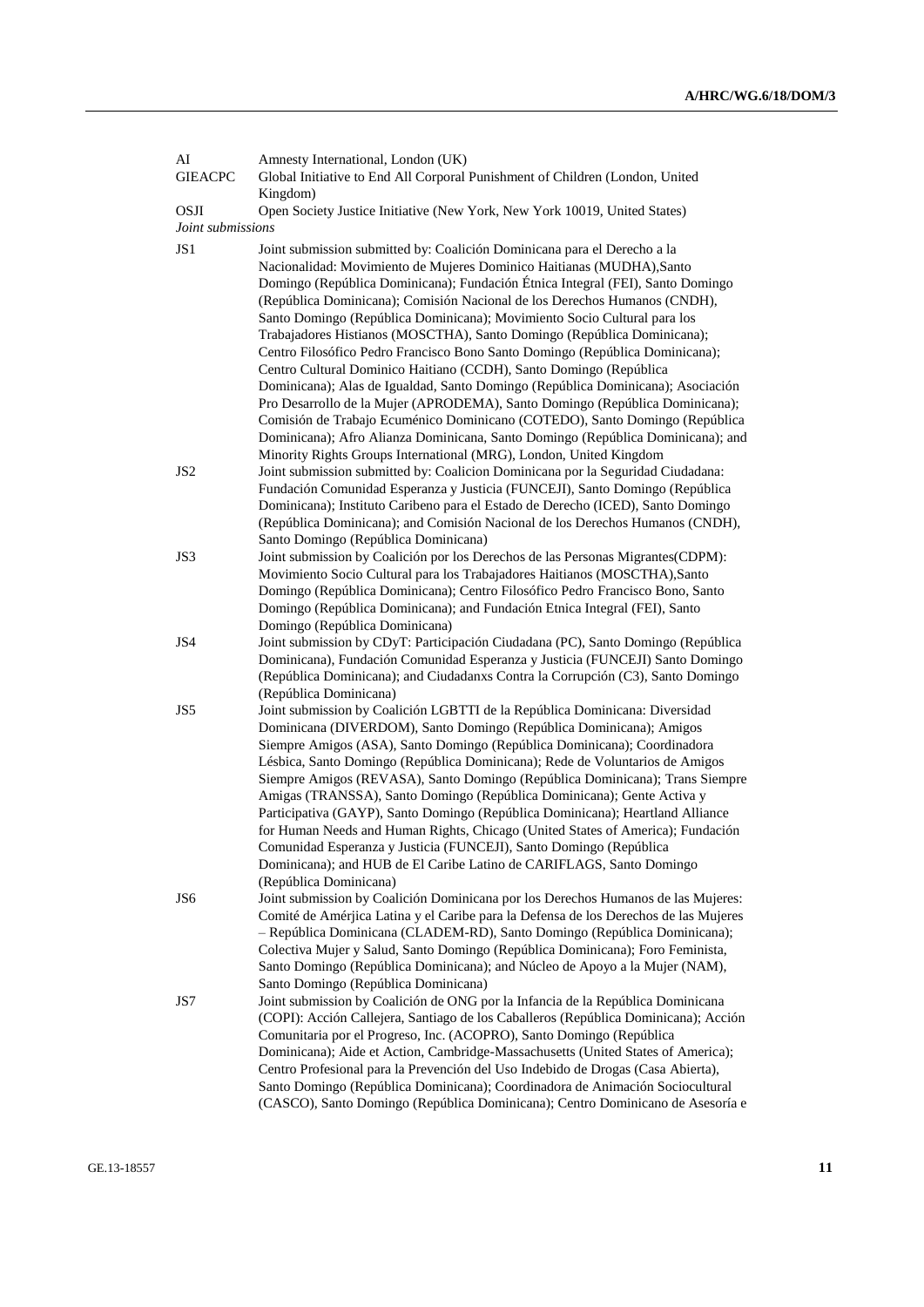|   |                                         | Investigaciones Legal (CEDAIL), Santo Domingo (República Dominicana); Hogar         |
|---|-----------------------------------------|-------------------------------------------------------------------------------------|
|   |                                         | Renacer, Santo Domingo (República Dominicana); Muchachos y Muchachas con Don        |
|   |                                         | Bosco, Santo Domingo (República Dominicana); Centro de Integración y                |
|   |                                         | Dominicana); Aldeas Infantiles SOS, Santo Domingo (República Dominicana);           |
|   |                                         | Aprendices de Don Bosco, Santo Domingo (República Dominicana); Caminante            |
|   |                                         | Proyecto Educativo (CAMINANTE), Santo Domingo (República Dominicana);               |
|   |                                         | Caritas Dominicana, Santo Domingo (República Dominicana); Centro de Investigación   |
|   |                                         | para la Acción Femenina (CIPAF), Santo Domingo (República Dominicana);              |
|   |                                         | Compasión Internacional, Santo Domingo (República Dominicana); Fundación para el    |
|   |                                         | desarrollo y Bienestar de la Mujer y la Niñez Inc. (FUNDEBMUNI), Santo Domingo      |
|   |                                         | (República Dominicana); Plan República Dominicana, Santo Domingo (República         |
|   |                                         | Dominicana); Asociación Dominicana Pro Bienestar de la Familia (PROFAMILIA),        |
|   |                                         | Santo Domingo (República Dominicana); Programa Amigos de los Niños (PAN),           |
|   |                                         | Santo Domingo (República Dominicana); Unión de Juventud Ecuménica Dominicana        |
|   |                                         | (UJEDO), Santo Domingo (República Dominicana); and Visión Mundial República         |
|   |                                         | Dominicana, Santo Domingo (República Dominicana)                                    |
|   | JS8                                     | Joint submission by Instituto Internazionale Maria Ausiliatrice (IIMA), Geneva      |
|   |                                         | (Switzerland) and International Volunteerism Organization for Women, Education and  |
|   |                                         | Development (VIDES International), Sao Paulo, (Brazil)                              |
|   | JS9                                     | Joint submission by Observatorio a la implementación de la Convención sobre los     |
|   |                                         | Derechos de las Personas con Discapacidad (OPcD): Asociación de Personas con        |
|   |                                         | Discapacidad Físico Motora (ASODIFIMO), Santo Domingo (República Dominicana);       |
|   |                                         | Centro Pedro Francisco Bonó, Santo Domingo (República Dominicana); Círculo de       |
|   |                                         | Mujeres con Discapacidad (CIMUDIS), Santo Domingo (República Dominicana); and       |
|   |                                         | Fundación Dominicana de Ciegos (FUDCI), Santo Domingo (República Dominicana);       |
|   | <b>JS10</b>                             | Joint submission by Profamilia República Dominicana, Santo Domingo (República       |
|   |                                         | Dominicana) and Iniciativa por los Derechos Sexuales, Ottawa (Canada)               |
|   | <b>JS11</b>                             | World Coalition Against the Death Penalty (WCADP), Montreuil, France                |
|   | Regional intergovernmental organization |                                                                                     |
|   |                                         | IACHR-OAS Inter-American Commission on Human Rights-Organization of American States |
|   |                                         | (Washington, D.C. 20006, United States).                                            |
|   | $^{2}$ AI, p. 1.                        |                                                                                     |
| 3 | $IS3$ -CDPM nn 5                        |                                                                                     |

- JS3-CDPM, pp. 5.
- 4 JS11-WCADP, para. 4.
- 5 JS6-CODHMU, para. 42.
- 6 JS4-CDyT, para. 37.
- $7$  JS4-CDyT, para. 39.
- 8 JS4-CDyT, para. 38.
- <sup>9</sup> JS2-CDSC, pages 3 and 5.
- 
- <sup>10</sup> CEJIL, p. 1. See also IACHR, p. 3, Nadege Dorzama et al. Massacre of Guayubín, Dominican Republic, February 11, 2011, at http://www.oas.org/en/iachr/decisions/cases.asp.
- $11$  CEJIL, p. 2.
- $12$  OSJI, p. 3. See also: CEJIL, p. 1 and IACHR-OAS, p. 3.
- $13$  JS5-CLGBTTI, p.9.
- $14$  JS4-CDyT, p. 9.
- <sup>15</sup> JS2-CDSC, p. 2. See also JS4-CDyT, para. 6.
- <sup>16</sup> JS7-COPI, p. 2.
- $17$  AI, p. 4.
- <sup>18</sup> JS2-CDSC, p. 2.
- <sup>19</sup> JS2-CDSC, p. 6.
- $20$  JS2-CDSC, para. 1.2.
- <sup>21</sup> JS2-CDSC, p. 2.
- $22$  JS1-CDERNA, para. 2.3.
- $23$  JS1-CDERNA, paras. 3.3. and 3.4. See also: CEJIL, paras. 5–9.
- <sup>24</sup> OSJI, paras. 22–25.
- <sup>25</sup> OSJI, paras. 26–29.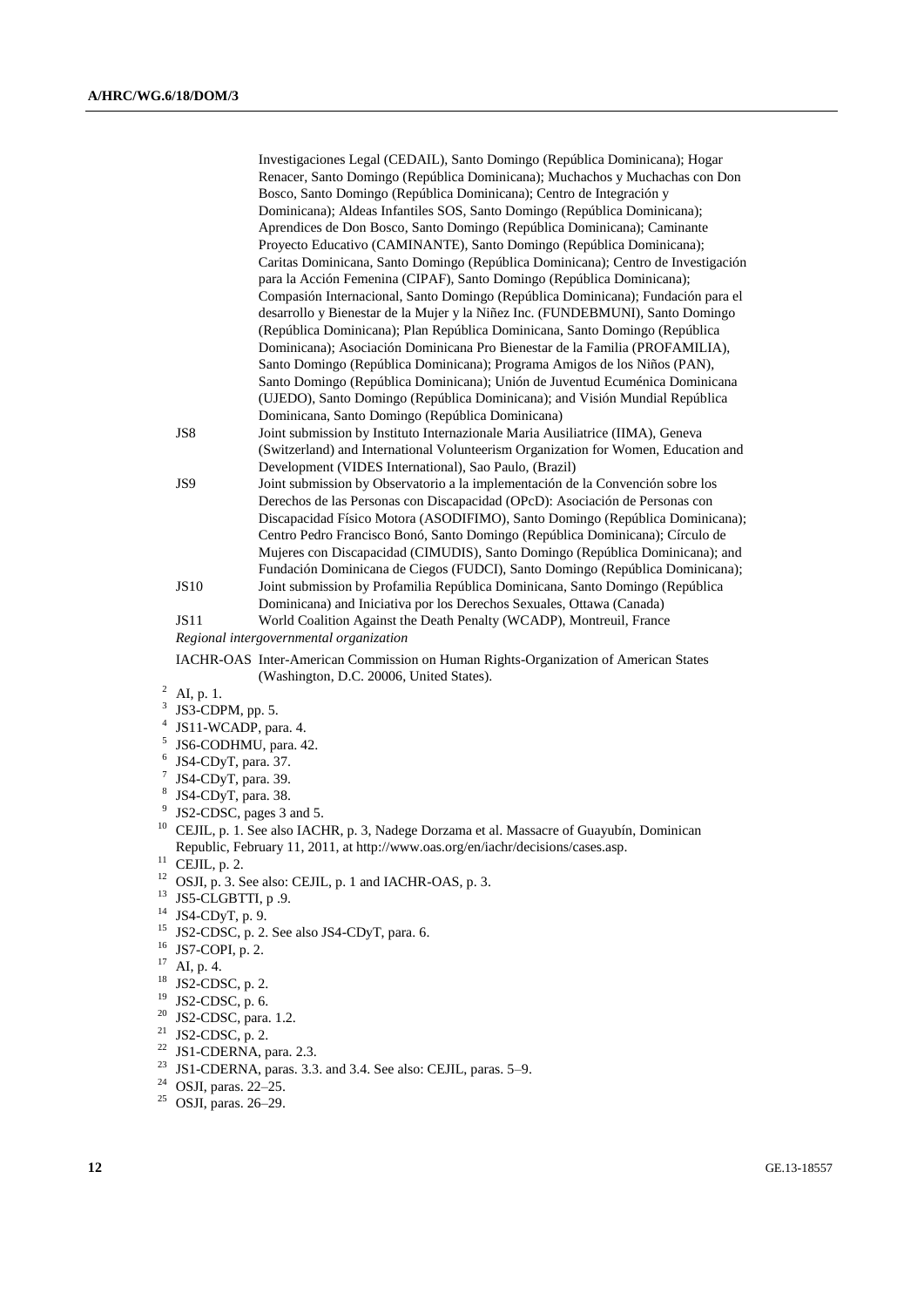- CEJIL, para. 8.
- AI, p. 4
- <sup>28</sup> JS3-CDPM, para. 11.
- AI, p. 4.
- OSJI, para.6. See also: JS1-CDERNA, para. 2.1.
- OSJI, p. 9.
- JS1-CDERNA, paras. 2.8 and 2.9.
- <sup>33</sup> JS1-CDERNA, para. 3.1.
- <sup>34</sup> JS1-CDERNA, para. 3.9.
- OSJI, para. 30.
- JS1-CDERNA, para. 5.1. See also, OSJI, p. 3.
- AI, pp. 5, See also: OSJI, p. 3 and para. 7.
- OSJI, para. 30.
- OSJI, p. 3.
- JS8IIMA-VIDES, para. 25.
- JS8IIMA-VIDES, para. 27.
- JS5-CLGBTTI, para. 23.
- JS5-CLGBTTI, para. 37.
- JS1-CDERNA, paras. 1.4 and 1.5.
- JS1-CEDERNA, paras .1.2, 1.4 and 1.5.
- JS1-CDERNA, para. 1.2. See also: OSJI, p. 2.
- JS1-CDERNA, paras. 2.8 y 2.9.
- JS1-CDERNA, paras. 3.1, 3.6 and 3.7.
- JS1-CDERNA, para. 1.3. See also: OSJI, pages 9 and 10.
- JS2-CDSC, para. 3.
- AI, p. 2.
- AI, p. 2.
- JS2-CDSC, paras. 4–5.
- JS2-CDSC, para. 22.
- JS2-CDSC, para. 9–10.
- <sup>56</sup> JS6-CODHMU, para. 6.
- JS8-IIMA-VIDES, paras. 26 and 27. See also JS6-CODHMU, para. 10 and AI, pp. 1,3 and 5.
- JS6-CODHMU, pp. 3 and 4.
- AI, p. 5.
- JS8-IIMA-VIDES, para. 21.
- JS7-COPI, p. 2.
- JS7-COPI, p. 5.
- JS3-CDPM, paras. 45, 50 and 52.
- JS3-CDPM, para. 53.
- S6-CODHMU, paras. 37 and 47.
- JS5-CLGBTI, paras. 15 and 18.
- JS5-CLGBTTI, p. 9.
- JS7-COPI, pp. 3–4.
- GIEACPC, pp. 1.
- GIEACPC, para. 2.
- JS8-IIMA-VIDES, para. 5.
- JS8-IIMA-VIDES, para. 7.
- JS2-CDSC, p. 4.
- JS2-CDSC, p. 3.
- JS2-CDSC, p. 3.
- JS2-CDSC, para. 1.1.
- JS2-CDSC, p. 4.
- JS2-CDSC, p. 5.
- AI, p. 1.
- 
- JS2-CDSC, p. 5. JS2-CDSC, p. 5. See also AI, p. 5.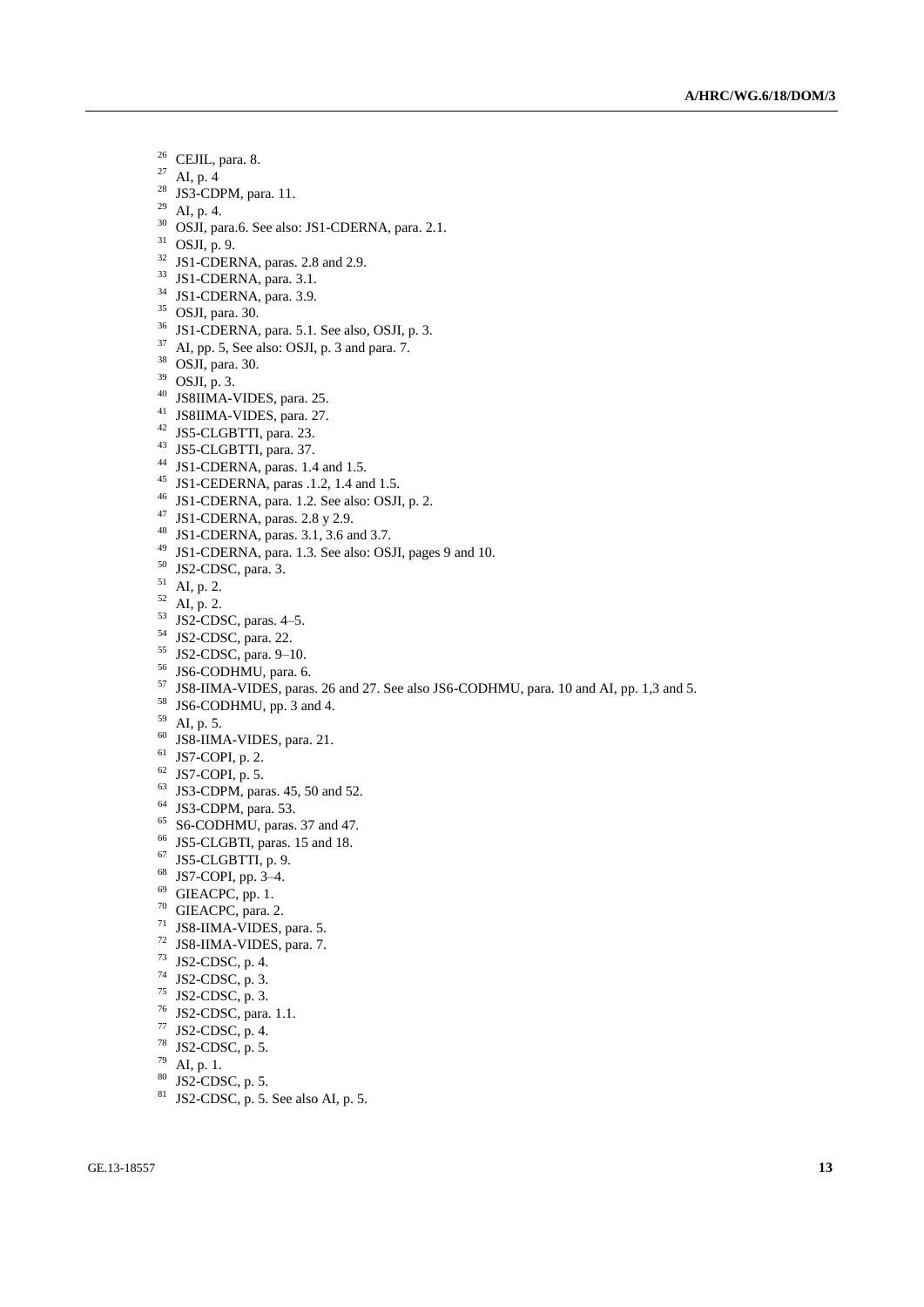- $^{82}$  AI, p. 2.<br> $^{83}$  CEII
- CEJIL, pp. 1 and para. 9.
- AI, pp. 1. See also: JS1-CDERNA, paras. 2.2 and 3.7 and OSJI, p. 4.
- IACHR, p. 3. See Benito Tide Méndez et al. Case 12.271, Dominican Republic, July, 12, 2012 [\(http://www.oas.org/en/iachr/decisions/cases.asp\)](http://www.oas.org/en/iachr/decisions/cases.asp). See also: JS3, para. 15.
- JS4-CDyT, para. 3.
- JS4-CDyT, para. 12. See also: JS4-CDyT, para. 11.
- JS4-CDyT, para. 13.
- JS6-CODHMU, para. 9.
- JS5-CLGBTTI, p. 9.
- JS1-CDERNA, paras. 3.3. and 3.4. See also: CEJIL, paras. 5–9.
- JS5-CLGBTTI, p. 2 and 7.
- JS5-CLGBTTI, paras. 19–22.
- JS2-CDSC, para. 1.1.
- JS4-CDyT, para. 24.
- JS4-CDyT, para. 2.
- JS4-CDyT, para. 20.
- JS4-CDyT, para. 30.
- JS6-CODHMU, paras. 30 and 40.
- JS6-CODHMU, para. 41.
- <sup>101</sup> JS6-CODHMU, paras. 43, 45, 46 and 48.
- JS3-CDPM, para. 32.
- JS3-CDPM, para. 33.
- JS5-CLGBTTI, paras. 7–13.
- <sup>105</sup> JS5-CLGBTTI, paras. 12 and 14.
- JS4-CDyT, para. 1.
- <sup>107</sup> JS4-CDyT, para. 2.
- AI, p. 5.
- AI, p. 5.
- JS10-Profamilia-Iniciativa por los Derechos Sexuales, p. 1.
- JS10-Profamilia-Iniciativa por los Derechos Sexuales, p. 1.
- JS8-IIMA-VIDES, para. 23.
- JS8-IIMA-VIDES, para. 24.
- JS10-Profamilia-Iniciativa por los Derechos Sexuales, para. 7.
- JS10-Profamilia-Iniciativa por los Derechos Sexuales, para. 9.
- JS10-Profamilia-Iniciativa por los Derechos Sexuales, para. 16.
- JS10-Profamilia-Iniciativa por los Derechos Sexuales, para. 20.
- JS10-Profamilia-Iniciativa por los Derechos Sexuales, para. 21.
- JS6-CODHMU, paras. 50, 52, 55 and 56. See also AI, p. 2.
- AI, p. 5.
- JS5-CLGBTTI, p. 9.
- JS8-IIMA-VIDES, para. 18.
- OSJI, paras. 22–25
- OSJI, paras. 22–25
- JS5-CLGBTTI, p. 9.
- JS6-CODHMU, paras. 17–19, 24, 28 and 29.
- 
- JS6-CODHMU, paras. 21–23. See also: JS9, para. 6
- JS9-OPcD, para. 8.
- JS9-OPcD, paras. 15–21.
- JS9-OPcD, para. 23.
- JS9-OPcD, para. 11.
- JS9-OPcD, para. 26.
- JS9-OPcD, para. 27.
- JS9-OPcD, p. 7.
- JS3-CDPM, paras. 3 and 4.
- 136 JS3-CDPM, para. 9.